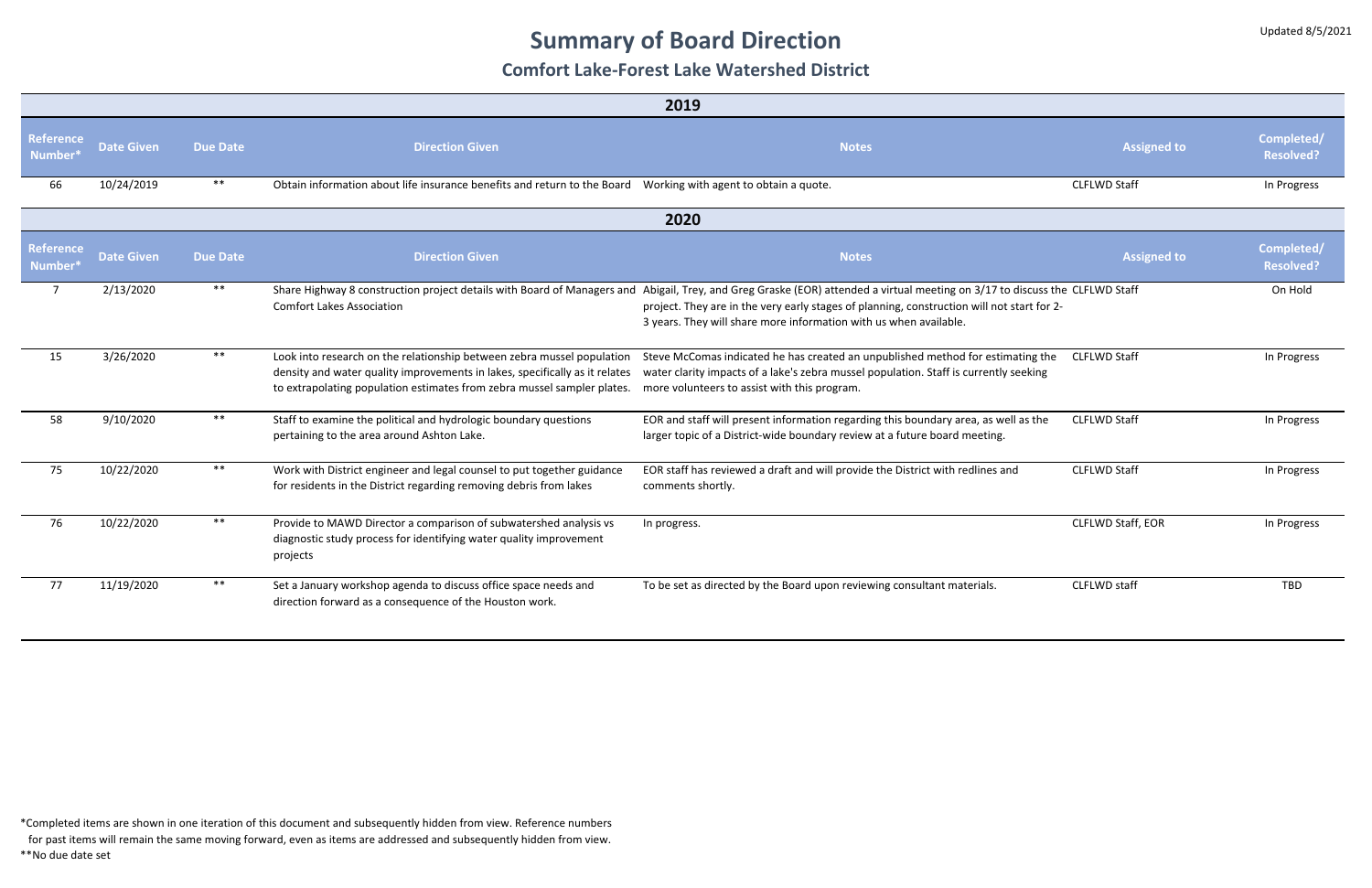### **Summary of Board Direction**

### **Comfort Lake-Forest Lake Watershed District**

| 2021                        |                   |                 |                                                                                                                                                              |                                                                                                                                                                   |                                      |                                |
|-----------------------------|-------------------|-----------------|--------------------------------------------------------------------------------------------------------------------------------------------------------------|-------------------------------------------------------------------------------------------------------------------------------------------------------------------|--------------------------------------|--------------------------------|
| Reference<br>Number $^\ast$ | <b>Date Given</b> | <b>Due Date</b> | <b>Direction Given</b>                                                                                                                                       | <b>Notes</b>                                                                                                                                                      | <b>Assigned to</b>                   | Completed/<br><b>Resolved?</b> |
| $\overline{2}$              | 1/14/2021         | $***$           | Develop a recommendation on office space selections after consulting<br>with land management / architecture specialists to fine-tune the District<br>vision  | Material being sent by consulting firm ISG for Board to review as potential firm to<br>assist with this effort.                                                   | <b>CLFLWD Administrator</b>          | In Progress                    |
| 6                           | 1/28/2021         | $***$           | Continue trying to find a consultant to assist with land acquisition<br>matters.                                                                             | In progress.                                                                                                                                                      | <b>CLFLWD Administrator</b>          | In Progress                    |
| 10                          | 2/11/2021         | $***$           | Manager Anderson requested that EOR provide an update on the park<br>visual for the tax forfeit property                                                     |                                                                                                                                                                   | EOR                                  | In Progress                    |
| 13                          | 2/25/2021         | $***$           | Clarify percentage cost basis for contract with ISG                                                                                                          |                                                                                                                                                                   | <b>CLFLWD Staff</b>                  | In Progress                    |
| 14                          | 2/25/2021         | $***$           | Post RFP for building services and start identifying parcels by late<br>March/early April. Manager Anderson will send realtor info to Mike<br>Kinney         | In progress.                                                                                                                                                      | CLFLWD Staff/EOR/Manager<br>Anderson | In Progress                    |
| 19                          | 2/25/2021         | $***$           | Look into prioritization program discussed in the Midwest Glacial Lakes<br>Partnership Lake Conservation Webinar                                             | Presentation to be reviewed by Administrator Kinney at a future date.                                                                                             | <b>CLFLWD Staff</b>                  | In Progress                    |
| 23                          | 3/25/2021         | $***$           | The Board requested a future agenda item to discuss the follow-up on<br><b>BMP</b> maintenance for permits                                                   | Set for a future meeting                                                                                                                                          | <b>CLFLWD Staff</b>                  | In Progress                    |
| 25                          | 3/25/2021         | $***$           | Staff will investigate electro-fishing and a potential fishing contest on<br>Shields Lake                                                                    | Staff has begun researching this topic again and will try to have a plan developed for<br>the end of August for implementation.                                   | <b>CLFLWD Staff</b>                  | In Progress                    |
| 35                          | 5/13/2021         | $***$           | EOR will send a mailer to landowners in the Heath Avenue subwatershed<br>to inquire about drain tiles in the area.                                           | EOR and staff will work to get these mailers sent out.                                                                                                            | EOR                                  | In progress                    |
| 36                          | 5/13/2021         | $***$           | Manager Anderson will draft a grant application and outline of the review<br>process to share with staff.                                                    |                                                                                                                                                                   | Manager Anderson                     |                                |
| 37                          | 5/13/2021         | $***$           | at Chestnut Creek.                                                                                                                                           | Manager Anderson requested a synopsis of the wetland buffer situation MK to give verbal updates to the board as needed; no further action at this time.           | <b>CLFLWD Staff</b>                  | In Progress                    |
| 38                          | 5/27/2021         | $***$           | Put together modeling demo for floodplain vulnerability assessment                                                                                           |                                                                                                                                                                   | <b>EOR</b>                           | In Progress                    |
| 44                          | 7/22/2021         | $***$           | Staff will develop a strategic plan for land acquisition.                                                                                                    | Draft has been started, located on H Drive at: Z:\H Drive\5000 - Capital Improvement CLFLWD Staff<br>Projects\5900 Land Acquisition & Management\Planning-General |                                      | In Progress                    |
| 45                          | 7/22/2021         | $**$            | Staff will consult with the PCA and accountant about the treatment of<br>PCA loan amounts.                                                                   | Complete                                                                                                                                                          | CLFLWD Staff                         | Complete                       |
| 46                          | 7/22/2021         | $\ast\ast$      | Staff will work with the District accountant to review the revenues and<br>expenditures with a focus on the treatment of earned and unearned grant<br>funds. | Complete                                                                                                                                                          | <b>CLFLWD Staff</b>                  | Complete                       |
| 47                          | 7/22/2021         | $\ast\ast$      | Staff will verify with the accountant the use procedures for how PCA<br>proceeds are used for project expenses.                                              | Complete                                                                                                                                                          | CLFLWD Staff                         | Complete                       |
| 48                          | 7/22/2021         |                 | on or B4 8/2/2021 Staff will provide manager Anderson with revised budget documents<br>before they are posted to the District website.                       | Complete                                                                                                                                                          | <b>CLFLWD Staff</b>                  | Complete                       |

\*Completed items are shown in one iteration of this document and subsequently hidden from view. Reference numbers

for past items will remain the same moving forward, even as items are addressed and subsequently hidden from view.

\*\*No due date set